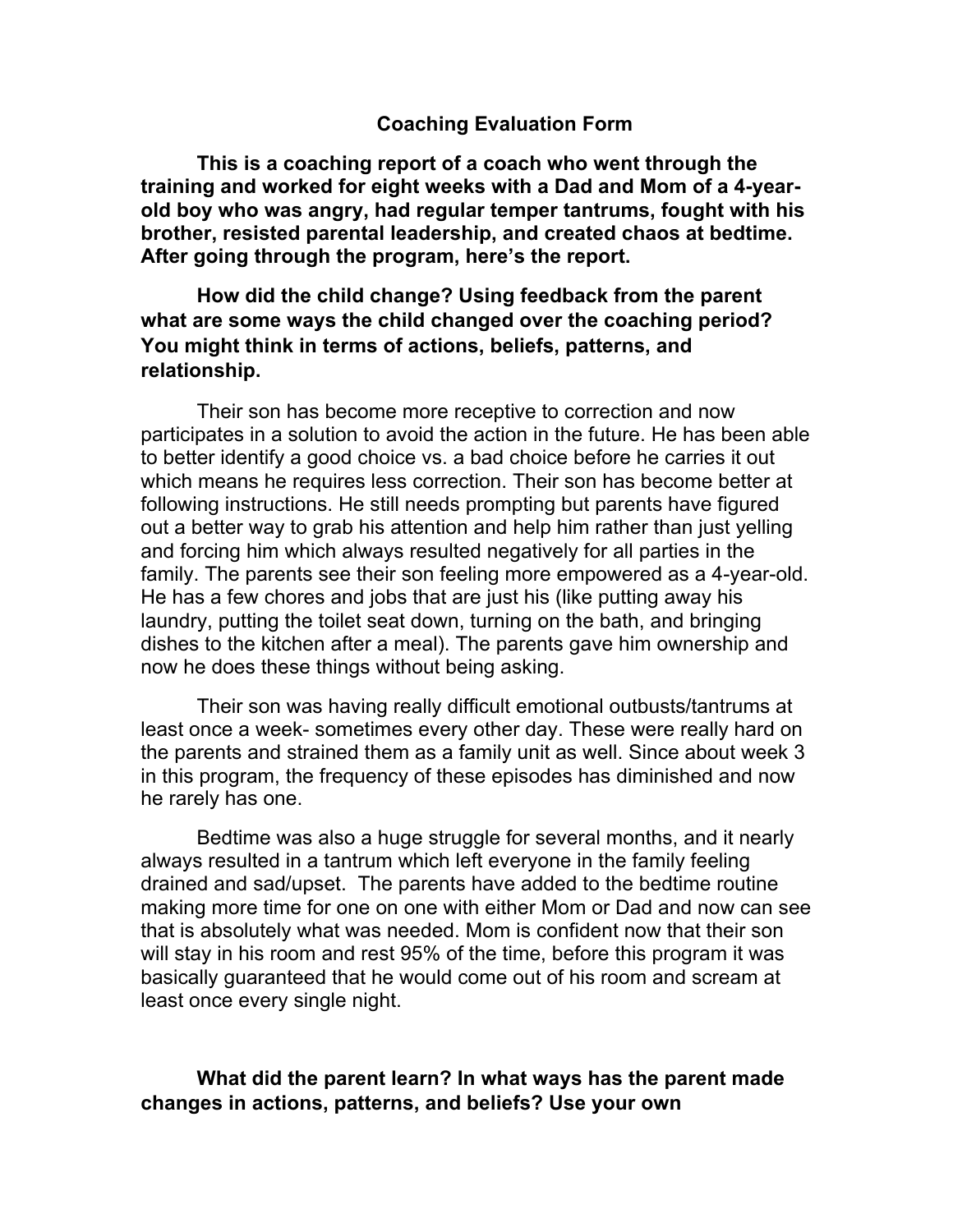### **observations as well as the testimony of the parent.**

Mom learned more than she thought possible. What really surprised her is that at least 50% of the change needed was from her (and her husband). Through this program and coaching guidance, Mom and Dad have adjusted their parenting style to better fit their son and now view this as a partnership and mentorship vs. them just being the ones in charge. Some of the things they learned through the program "seem so basic, like teaching the right way vs. the wrong way to do something- but it is SO helpful to put it in action and practice." The parents have a great desire for their son to succeed and desire for him to love his family. At the end of these 8 weeks, they are confident that they are headed in the right direction with all of the tools they now have. Some of the changes the parents have made are:

Pre-play pep talk (encourage problem solving) – they know that play time with their son and his brother is often a time that he will hit or take away a toy so parents talk ahead of time to set expectations.

Increasing relationship in the home with laughter by being more playful.

Practice saying YES more. Parents realized that they say NO to a lot of things just out of convenience which in reflection hurts their heart to think that they did that for so long.

Pick their battles. Learning when to just be firm and not make a big deal of something or ignore it completely.

Set a culture of being affirming when they see something good. This has been huge for their son's confidence and now he actually has started affirming his little brother when he does something.

Parents remind themselves that their son is 4 years old. They have reset their expectations.

# **What did you learn? Share your reflections here on ways you learned how to empower parents more effectively?**

One of the biggest things I realized in the last 8 weeks was that God is doing a great work within the family unit. Each family truly is so unique and God convicts and encourages parents in their parenting on different topics and at different times. I was grateful to be a part of this family's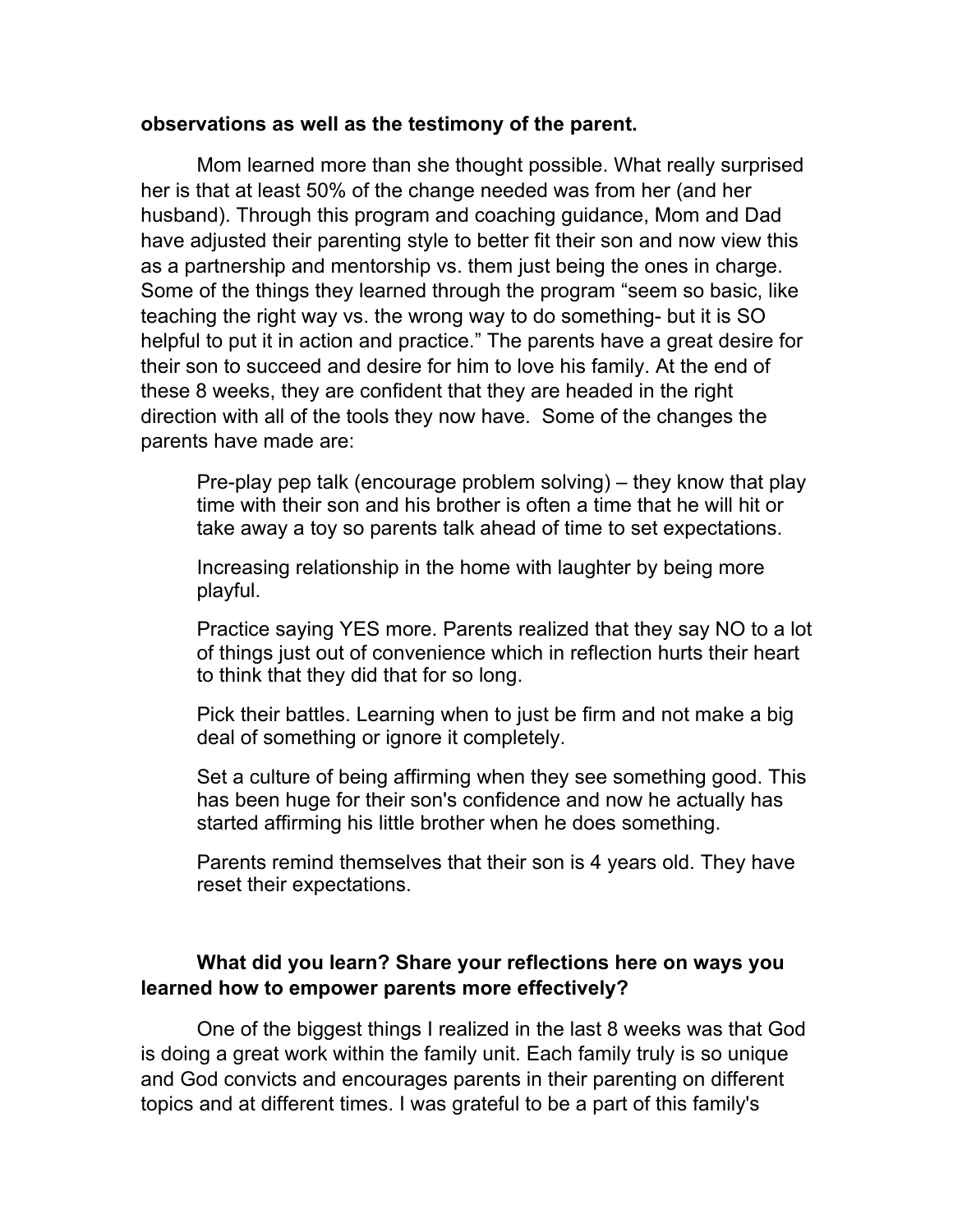learning process over the past 8 weeks. The larger plan God has for His little children's lives is being started right here and now within the family He chose to give them. I've always known that change takes time but this program enabled me to break down a grander goal that God had given these parents into small manageable parts.

I learned a great deal about touching the heart of a child. Being a parent myself, I have much more grace on my children, I've begun looking at what is beneath the surface (behaviors) and into the heart (the motivation/reasons behind the action). I was struck greatly by the firmness material. Mainly that firmness doesn't need emotional intensity to work, in fact this breaks relationships. I was also reminded that it takes two to argue and became more intentional about not letting myself get drawn into a fight with my child. I was encouraged through this program because as parents we were practicing the Positive Conclusion and emotionally connecting/building relationship with our children, without knowing they were a part of the program. I learned many new tools (such as visioning and the T-Chart) but also was affirmed by how we had already chosen through our relationship with Christ to guide our children and these tools lined up with what was being taught at the National Center for Biblical Parenting. That was exciting!

Becoming a coach was another adventure all together. Through the material I was learning for my own family, I was growing in confidence to guide another family. I never felt like I had to have all the answers. I didn't feel alone while coaching this family but felt supported through the coach on-line community and Biblical Parenting University. This built confidence in my heart about the direction God was calling me to in my life, to help parents change their family tree.

Their son has a great family. They love him and his brother so much. When we first started meeting, his parents couldn't understand what they were missing but they knew what they were doing wasn't working. Their child was ruling the home & they had been praying for something to change. That was within days of that prayer that God lead my phone call to Mom asking if she was interested in being a part of the Coaching Program.

Listening was the first skill I learned that enabled me to empower Mom. During several hard weeks with her son, I could tell that the more I listened the more she opened up to me and could trust me. This relationship then opened the door for me to offer tool and strategies for her